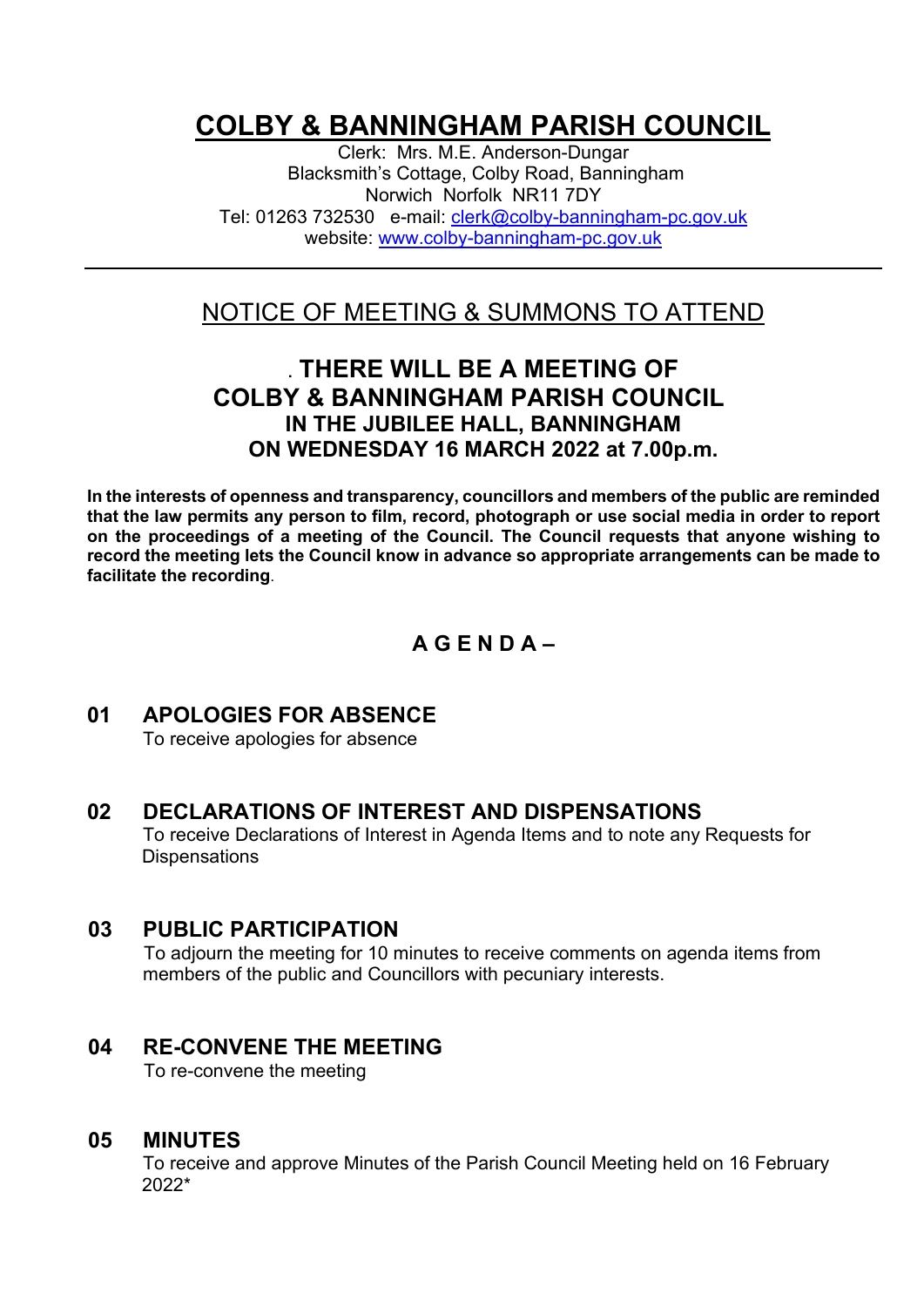# **06 INFORMATION ON MATTERS ARISING**

# **07 VACANCIES ON THE COUNCIL**

To receive update

# **08 REPORTS FROM POLICE, DISTRICT & COUNTY COUNCILLORS**

To receive written/verbal reports from representatives, including the following: **Police** – newsletter **District Council County Council**

#### **09 ITEMS REFERRED FROM PREVIOUS MEETING**

Village Hall Matters – see below

# **10 AREAS OF PARISH COUNCIL RESPONSIBILITY**

To receive updates/reports on areas of parish council responsibility:

- 1. Playing Field Management Plan
- 2. Village Hall
	- Leads Report verbal report of meeting 15/03/22 Mr Elliiott
	- Future management set date for informal meeting
- 3. Village Green
- 4. Allotments
- 5. Telephone Box

#### **11 SCHEME OF DELEGATION**

To receive information from the Clerk on any actions taken under the Scheme of **Delegation** 

#### **12 CORRESPONDENCE/REPORTS**

To consider the following and make decisions as appropriate

- 1. Neech Loan Fund to receive report from Mr Clarke as the Council representative
- 2. Norfolk Parish Training & Support update **previously circulated via email**
- 3. Advice subscription for 2022/23 Norfolk ALC/Norfolk PTS*attached*
- 4. NCC Highways Streetscene Inspector's visit from 11 April 2022 *attached*
- 5. North Norfolk Town/Parish Forum Meeting 28 March*attached*

# **13 POLICIES**

To consider the following:

1. Financial Risk Assessments*attached*